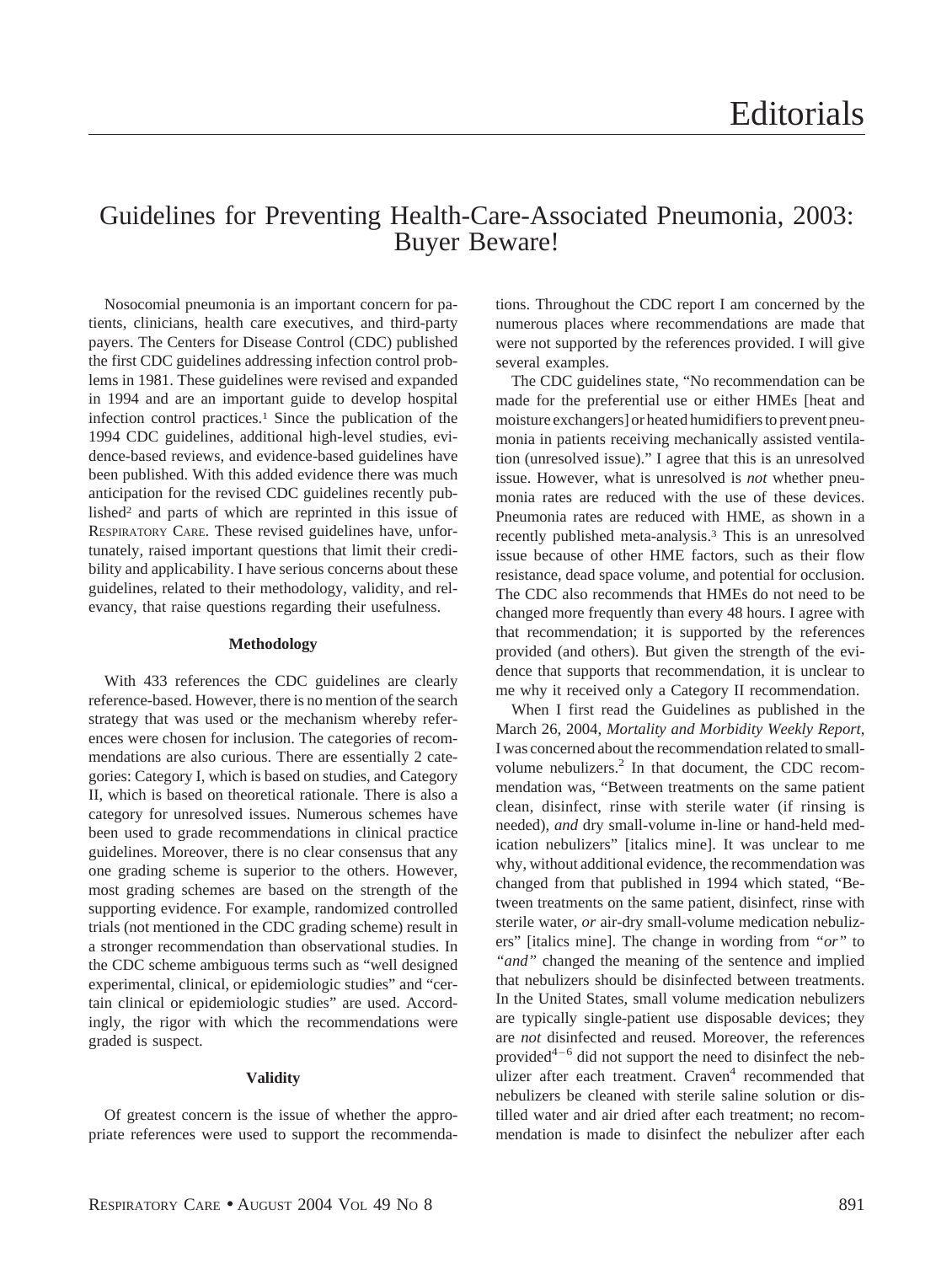treatment. Mastro et al<sup>5</sup> recommended that only sterile fluids be used to clean nebulizers—no mention is made of disinfecting the nebulizer between treatments. Reboli et al<sup>6</sup> report an outbreak of respiratory infections related to the use of contaminated albuterol solution. In none of these 3 studies is disinfection of the nebulizer between treatments recommended.

I was therefore pleased to see that the CDC revised the recommendation regarding nebulizer disinfection in the guidelines published in this issue of RESPIRATORY CARE. The revised wording, *"Between treatments on the same patient, disinfect, rinse with sterile water, or air-dry smallvolume in-line or hand-held medication nebulizers"* [italics mine], essentially restores the wording to that in the 1994 guidelines. I interpret this to mean that rinsing the nebulizer between treatments and allowing it to air dry is an acceptable practice – and one that is consistent with current practice in many hospitals. It is very important for respiratory therapists to be aware of this important change in wording (from that in the March 26, 2004, *MMWR*) and to be knowledgeable in its interpretation. It is also important for respiratory care departments to take a position of leadership in this matter. Otherwise, considerable confusion may occur if the hospital's infection control department is implementing policy based on the *MMWR* report but the respiratory care department is implementing policy based on the RESPIRATORY CARE report. The guidelines in this issue of RESPIRATORY CARE supercede those in the March 26, 2004, *MMWR*.

Respiratory care textbooks recommend sterile technique for suctioning the lower respiratory tract (ie, through an endotracheal tube or tracheostomy tube). Thus I was surprised to see the following statement in the CDC recommendations: "No recommendation can be made about wearing sterile rather than clean gloves when performing endotracheal suctioning (Unresolved issue)." Moreover, statements that follow that statement are inconsistent with it. It is recommended that sterile catheters be used and that sterile fluid be used to rinse the catheter between passes of the suction catheter. Why would one *not* use sterile gloves if a sterile catheter is used and other aspects of the procedure use sterile technique? These recommendations are, at the least, inconsistent.

The CDC guidelines state that, "No recommendation can be made about the frequency of routinely changing the in-line suction catheter of a closed-suction system in use on one patient (Unresolved issue)." Although this is given a grade of "unresolved issue," the reference provided reported *no difference* in ventilator-associated pneumonia rates between once-daily changes and no routine changes.7 Further, the in-line suction catheter essentially becomes part of the ventilator circuit, and the CDC recommends that ventilator circuits not be changed at regular intervals.

The CDC guidelines appropriately recommend the use of noninvasive ventilation as a method to decrease the risk of ventilator-associated pneumonia. But, interestingly, they categorize this recommendation as Level II. There is considerable high-level evidence for the use of noninvasive ventilation, including several meta-analyses and systematic reviews.8–11

It is also of interest that incentive spirometry is recommended for postoperative patients at risk for pneumonia, and the CDC categorized this recommendation as Level IB. The references cited do not provide strong evidence for that recommendation. One of their references did not even assess the use of incentive spirometry (it assessed the use of breathing exercises).12 Another one of their references (a systematic review and meta-analysis) reported no difference in postoperative complications (after upper abdominal surgery) between incentive spirometry, intermittent positive-pressure breathing, and deep breathing exercises.13 Another systematic review, not referenced in the CDC report, concluded that "the evidence does not support the use of incentive spirometry for decreasing the incidence of postoperative pulmonary complications following cardiac or upper abdominal surgery."14 Correctly, the CDC report makes no recommendation about the routine use of chest physiotherapy on postoperative patients, as the evidence to support that therapy is weak.15

#### **Relevancy**

I question the relevancy of some of the recommendations in the CDC Guidelines. The lack of relevancy of some parts of the document unfortunately calls into question the rigor of the recommendations. For example, one of the recommendations in the section related to breathing circuits states, "Use sterile (not distilled, nonsterile) water to fill bubbling humidifiers." Bubble (ie, cascade) humidifiers are no longer commercially available, and I suspect they are used infrequently. Consistent with the observation that this recommendation is dated, the references supporting the recommendation date from 1971 to 1986. Providing a recommendation for a device that is no longer in use is not helpful. It would be useful to know what we should do with wick humidifiers and passover humidifiers. Moreover, the issue of heated-wire circuits is not addressed.

Inhalers and spacers are increasingly used in both intubated and nonintubated patients. Infection control issues (or lack thereof) related to inhalers are not addressed in the guidelines. This is unfortunate because respiratory therapists lack direction in this regard. For example, is the risk of pneumonia lower if inhalers are used instead of nebulizers?